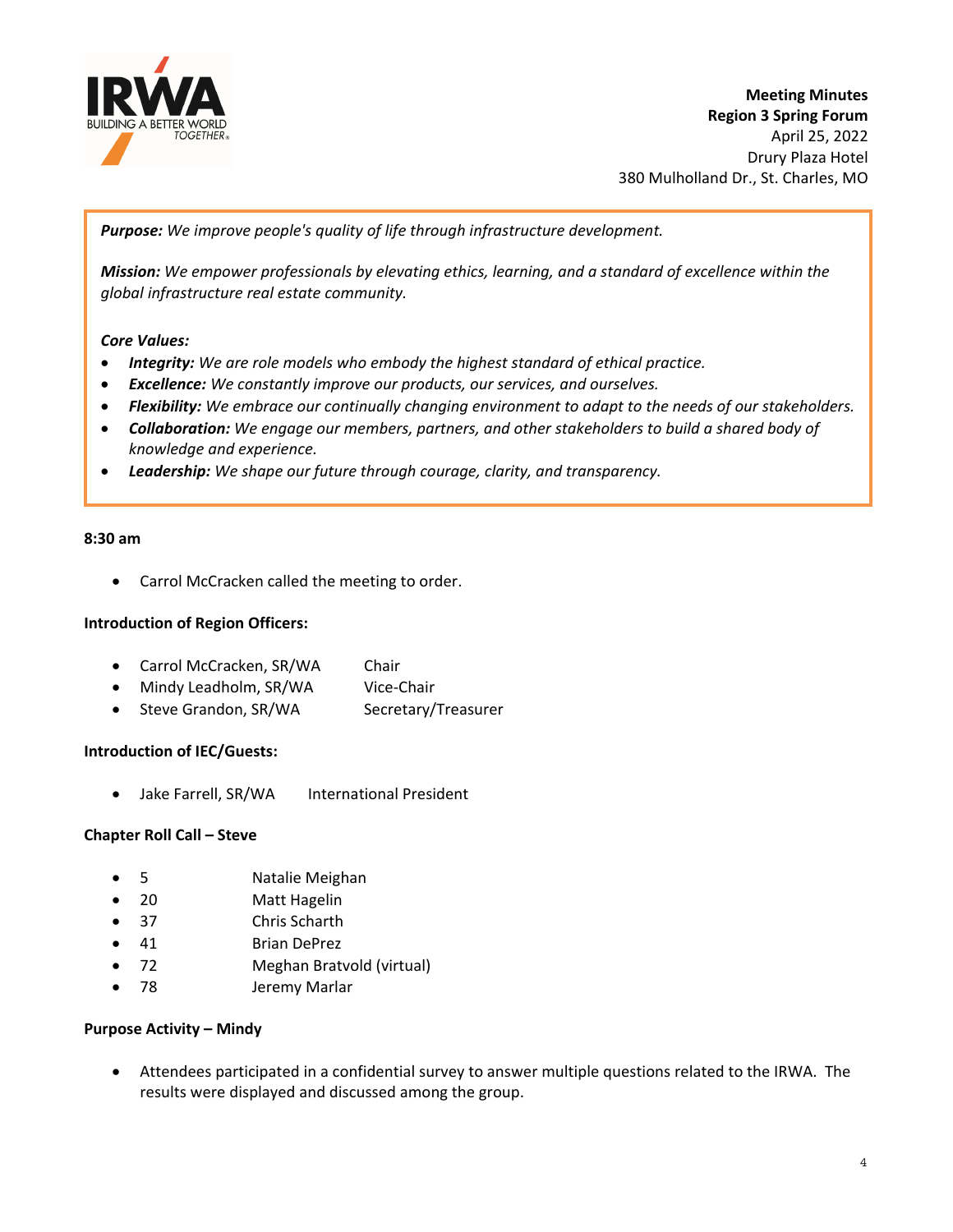- Minutes & Treasurer's report was voted on and approved by the attendees.
	- $\checkmark$  Motion to Approve Stacey Kroger
	- $\checkmark$  Seconded Natalie Meighan

## **Chapter Elections – Michelle MacMillan, SR/WA**

 Michelle reviewed the specifics of holding Chapter elections as well as all required documentation needed.

## **Fiscal Year‐End Chapter Leadership Transition Planning – Carrol**

**Approval of Minutes/Treasurer's Report from 2021 Fall Forum<br>
Minutes & Treasurer's Report from 2021 Fall Forum<br>
Solution - Michael Mediation broads:<br>
<b>Chapter Elections - Michaelle Mediation**, SR/WA<br> **Chapter Elections -**  Carrol reviewed the process and checklist to use when filling Chapter positions. Specific discussion as to a clear understanding of the various roles they will assume on July 1.

## **2022‐2023 Budget and Finance Committee Update:**

- **Rakhshan Mazarei** CFO at IRWA Headquarters presented the budget (virtually)
- Carrol provided additional information related to the Board of Directors meeting in June and where, on the IRWA website the necessary information can be found.

## **IGC Update – Mindy & Carrol**

- **Group discussed multiple topics the IGC is focusing on including:** 
	- $\checkmark$  Membership Retention
	- $\checkmark$  Membership Recruiting Events
	- $\checkmark$  Roberts Rules of Order
	- $\checkmark$  Missing Credits
	- $\checkmark$  Service/Industry Committee Volunteers (we're looking)
	- $\checkmark$  Chapter Dissolution
	- $\checkmark$  Region Chairs / Monthly Calls

## **IRWA Headquarters**

Jake Ferrell provided an update to the current structure

## **Region 3 Officer Elections ‐ Michelle**

- The following individuals were elected for the 2022‐2023 term:
	- $\checkmark$  Carrol McCracken Region Chair: Nomination approved by Chapter Directors.
		- Election to be held at IRWA Board of Directors Meeting at the annual conference in Cleveland.
	- $\checkmark$  Mindy Leadholm Region Vice-Chair: Nomiation approved by Chapter Directors.

Election to be held at IRWA Board of Directors meeting at the annual conference in Cleveland.

 $\checkmark$  Steve Grandon Region Secretary/Treasurer: Elected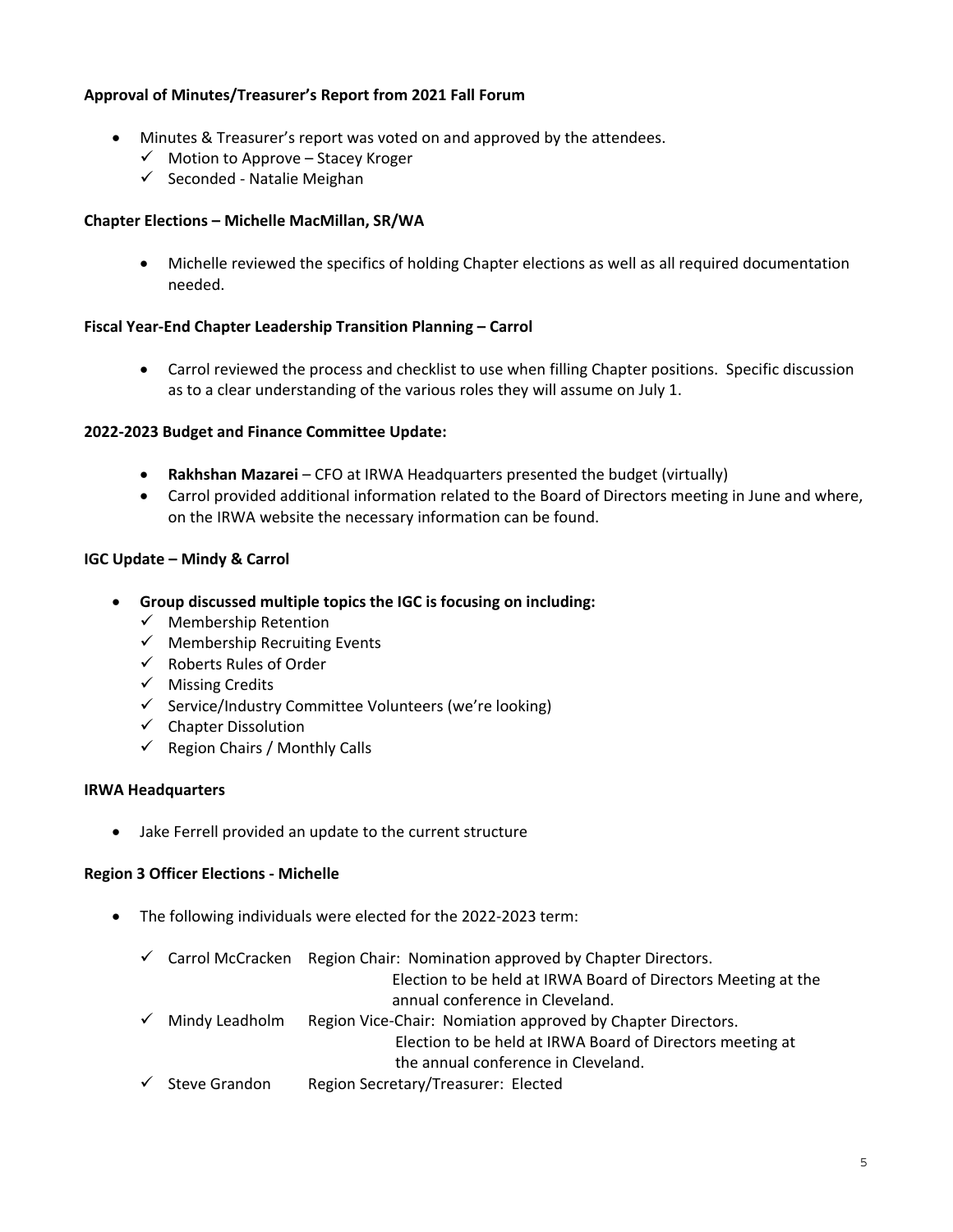# **Region Chair Update – Mindy**

- Current goal is to have an Education Chair in each Chapter by July 1
- Reviewed the HQ contact for questions regarding education/course requirements, etc.
- Contact Mindy with questions

# **Chapter Vote for Regin 3 to Sponsor Hole at RWIEF Golf Tournament in Cleveland:**

- 5 Yes
- 20 Pending (will vote at upcoming Chapter meeting)
- 37 Yes
- 41 Pending (will vote at upcoming Chapter meeting)
- 72 Yes
- 78 Yes

# **Chapter Updates**

- **5 Natalie Meighan**
	- Meeting in person again.
	- Held in-person meeting on Friday, April 15th

# **20 Matt Hagelin**

- Members providing feedback as to future events including: College Outreach –
	- o Internship program has proven successful. Carl
	- o Planning to reach out to other colleges
	- o Hold Job Fairs
	- o Meeting In‐Person Again
	- o Held Membership Matters Event in March. Added 4 Members as a Result
	- o Future Educational Opportunities
	- o Membership Meeting Planned for Duluth this year.
	- o Holding Golf Event to Support RWIEF

# **37 Chris Sharth**

- 115 Members
- Planning another Membership Matters event
- Planning more in-person meetings

# **41 Brian DePrez**

- Hosting quarterly in-person meeting
- Carbon Capture rep speaking
- Looking to fill vacancies in
- 3 members received SR/WA
- Launched new website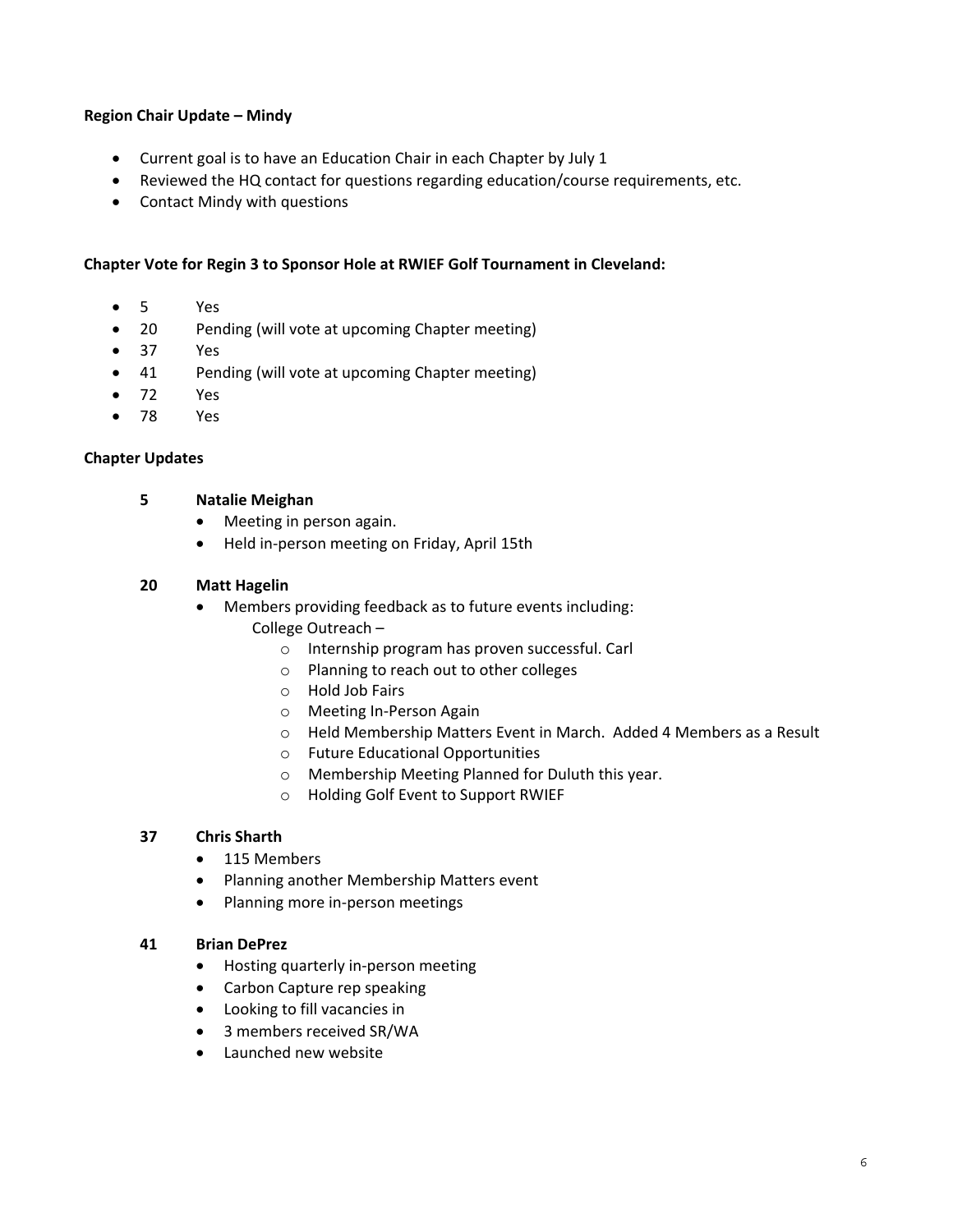# **72 Meghan Bratvold (virtual)**

- First in-person meeting for two years
- Maintaining 80 members
- Retirements have affected count
- Planning membership events
- Trying to fill leadership rolls
- 1-Term creating vacancies. Open to input/suggestions

# **78 Jeremy Marlar**

- Good attendance with last couple members. Free food seems to help
- 3 upcoming courses
- Offered 5 \$1000 gifts to attend annual conference to promote more attendees

# **ITC Update ‐ Roger Osthoff**

- Meeting monthly now
- Pool of speakers available for presentations/meetings, etc.
- Promoting in-person meetings

# **Asset Management** ‐ Shauna Laber

- Issues including homeless encampment / public right-of-way
- Will have sessions in Cleveland including:
	- o Homeless Encampments
	- o Public ROW
- Considering a name change of the committee

# **How to Conduct a Region Forum ‐ Stacey Kroger**

- Reviewed the information Stacey assembled as a tool for Chapters when hosting/planning a Region Forum.
- Document will be sent to all Chapters for future use

# **Region Vice Chair Update – Mindy**

● Region Vice-Chairs are currently meeting monthly

# **IEC Candidate – Carrol**

- Carrol introduced Koby Godwin, SR/WA (Chapter 62 Edmonton, AB) who is running for election to the IEC at the June Board of Directors Meeting.
- Koby addressed the attendees (virtually) to formally introduced himself.

# **International Conference (Cleveland, OH) Update – Carrol**

- Specifics of the conference were discussed including a virtual option for the Region 3 caucus.
- $\bullet$  It was decided the virtual option is not needed.
- A headcount was taken of Region members that plan to attend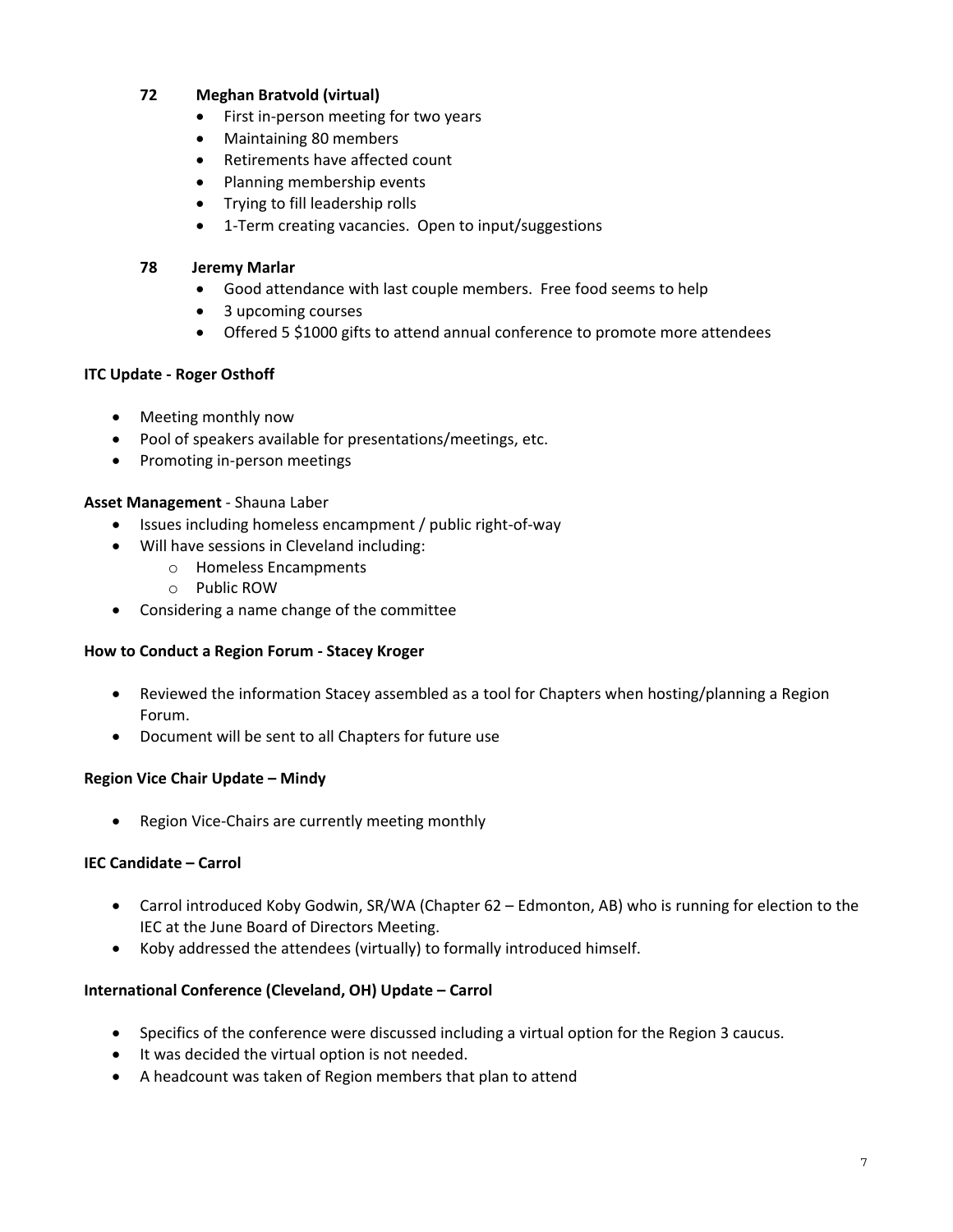# **International Professional Education Committee Update – Carrol**

Discussion centered around the revised SR/WA Pathway Program which begins July 1, 2022

# **RWIEF Report – Craig Poorker, SR/WA**

- Craig presented information on Monday Night Event, Auction and Golf Tournament
- Steve gave update on 9<sup>th</sup> annual FUNdraiser motorcycle ride from Cleveland to the site of the 2023 conference in Denver, CO

## **International Service and Industry Committee Updates**

- Professional Education **Vacant**
- Ethics Mike Murray, SR/WA
- Nominations & Elections Michelle MacMillan
- 
- Finance **Manda Vande Voorde, SR/WA**
- **•** International Relations **CONCOCO VACANT**
- Young Professional Amanda Vande Voorde, SR/WA
- Electric and Utility Brian Currie, SR/WA
- Environmental Mickie Abel, SR/WA
- Oil & Gas Pipeline Steve Grandon, SR/WA
- Public Agency **Alison Bennet**
- 
- Relocation Stacey Kroeger
- Surveying and Engineering Chad Johnson
- Transportation Roger Osthoff
- Valuation Joel Walker
- Asset Management Shauna Laber, SR/WA

# **Region 3 Officers – Michelle**

# **Slate of 2022‐2023 Region 3 officers were sworn in**

- $\checkmark$  Carrol McCracken Region Chair
- $\checkmark$  Mindy Leadholm Region Vice-Chair
- $\checkmark$  Steve Grandon Region Secretary/Treasurer

# **Region 3 Professional of the Year – Mindy**

- **Candidates:**
	- $\checkmark$  Kristin Bauman
	- $\checkmark$  Martha Long
	- $\checkmark$  Carrol McCracken
	- $\checkmark$  Brent Rolf

Mindy presented Carrol McCracken with the Region 3 Professional of the Year plaque for his tireless contribution to Region 3 and the entire organization.